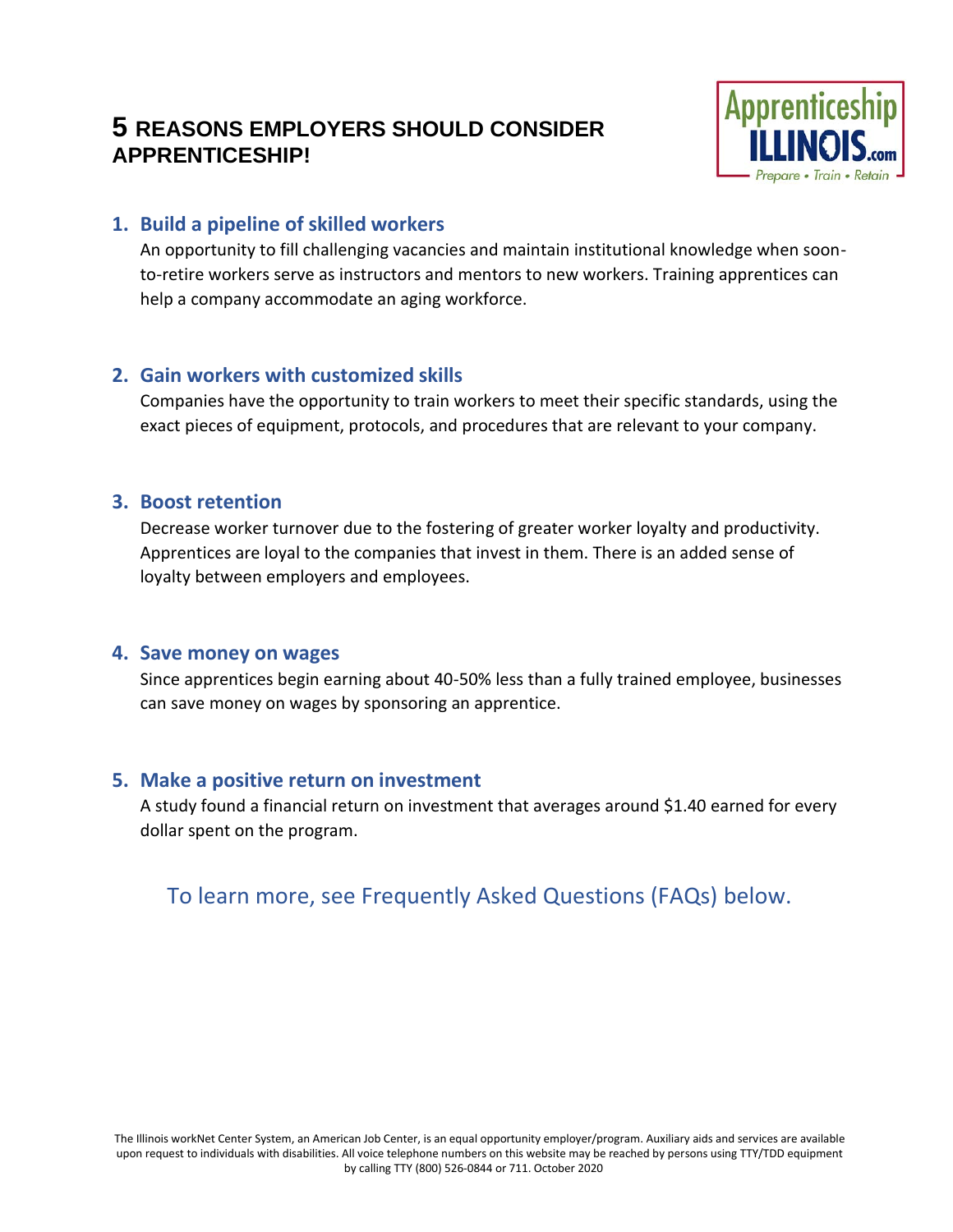

# **FREQUENTLY ASKED QUESTIONS FROM EMPLOYERS**

### **Why hire an apprentice?**

- Build a talent pipeline for highly-skilled employees with industry credentials.
- Lower costs of advertising and recruiting.
- Reduce turnover rates.
- Enhance employee loyalty and motivation.
- Invest in talent that can keep pace with the latest industry advances.
- Solution for workforce retirements of highly-skilled and experienced workers.
- Create career pathway for employees.
- Apprentices can play a role in future recruiting of talented employees.

# **How is apprenticeship different from other types of work-based training such as internships?**

The apprenticeship training model is distinguished from other types of workplace training by several factors: (1) participants who are newly hired (or already employed) earn wages from employers during training; (2) programs provide on-the-job learning and job-related technical instruction; (3) on-the-job learning is conducted in the work setting under the direction of a mentor(s), one or more of the employer's personnel; and (4) training results in an industryrecognized credential.

## **What companies can participate?**

- Any company that is interested in offering apprenticeships in existing occupations or is interested in developing a new apprenticeship program.
- The apprentice can be a new hire or a current employee.
- There is no minimum or maximum number of apprentices required.

## **What is an employer required to do for an apprenticeship program?**

First, an employer should consider offering apprenticeships to meet the needs of the company for a highly-skilled labor force. If it seems like on-the- job training, coupled with classroom instruction is the right way to hire by training, then an apprentice program is right for the business.

Employers can create and manage their own program or they can partner with an intermediary who offers apprenticeships. Intermediaries also handle all of the administrative requirements for managing an apprenticeship.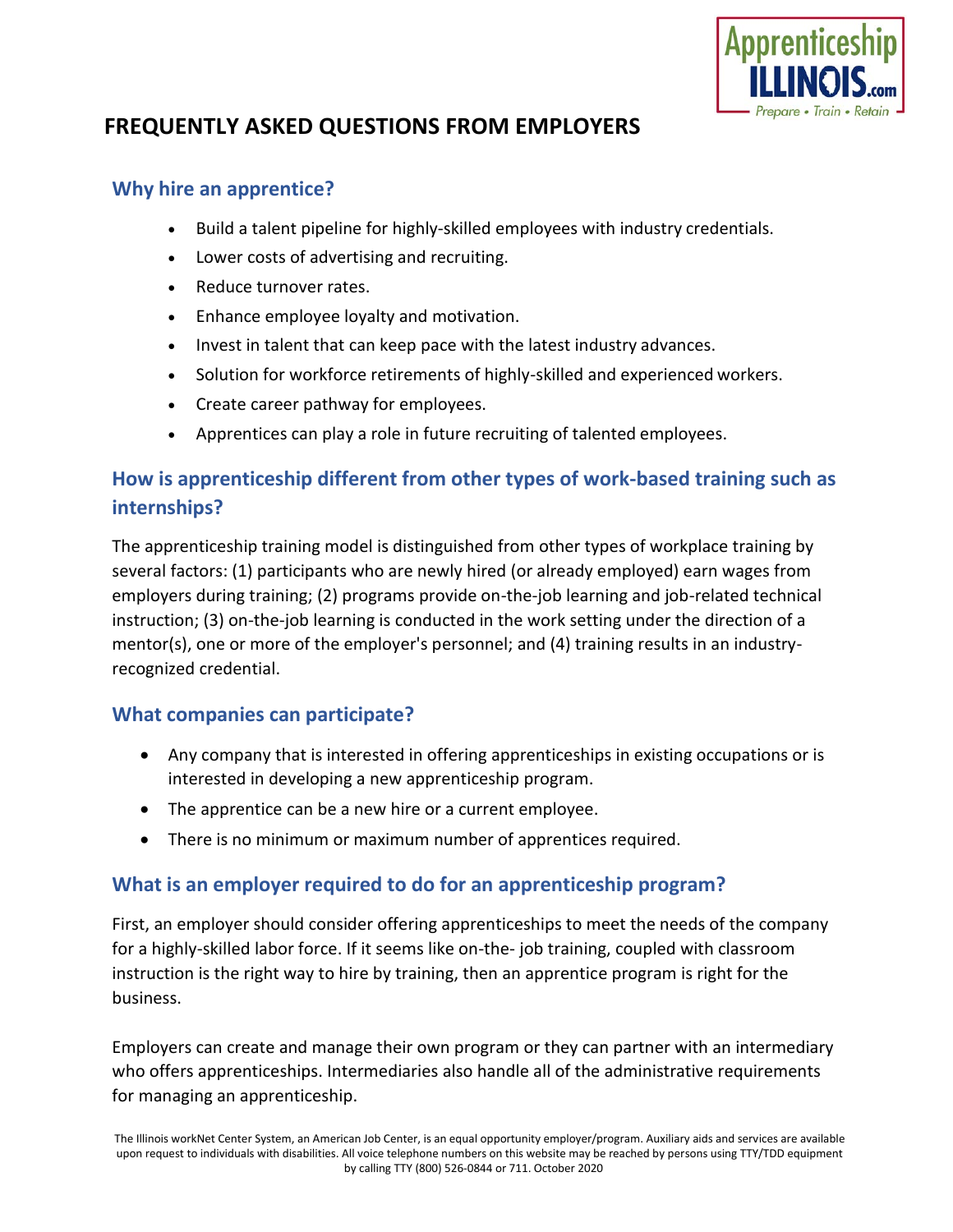

Once an apprenticeship program is in place, the employer will need to ensure they provide mentorship/supervision for the apprentice, just as they would with any employee. The employer will also need to ensure the apprentice receives scheduled evaluations, and wage increases as the apprentice reaches certain pre-determined milestones or skills learned.

# **What are the benefits of having an apprenticeship program?**

Companies develop highly skilled employees by hiring through training. Once established, apprenticeship programs also reduce turnover rates, increase productivity, lower the cost of recruitment, and increase safety in the workplace/job site.

Can the apprentice program save me time on hiring and training employees?

The apprenticeship program is designed to improve and streamline the hiring, training and retention processes for employers and apprentices. Since apprenticeship employers typically report a high retention rate with their apprentices, this decreases turnover and the costs associated with recruiting and hiring positions.

### **Who pays the apprentice?**

An apprentice is considered an employee of the company and is compensated fairly through the company's regular payroll.

## **What are the risks, other than financial, of having an apprentice?**

A workforce is a dynamic and changing resource. Through proper development, coaching, training, clear policies, and a reasonable level of accountability and consequences, hiring apprentices should not result in any risk greater than an existing human resource recruitment program.

#### **Can I terminate the apprentice?**

Yes. If a company does not see progress or evaluates the apprentice as a less-than-ideal fit for the position or company culture, the employer can terminate the apprentice at any time.

# **What kind of administrative work is involved with running an apprenticeship program?**

If working with an intermediary, the intermediary usually handles all program paperwork. Companies can elect to sponsor their own program too.